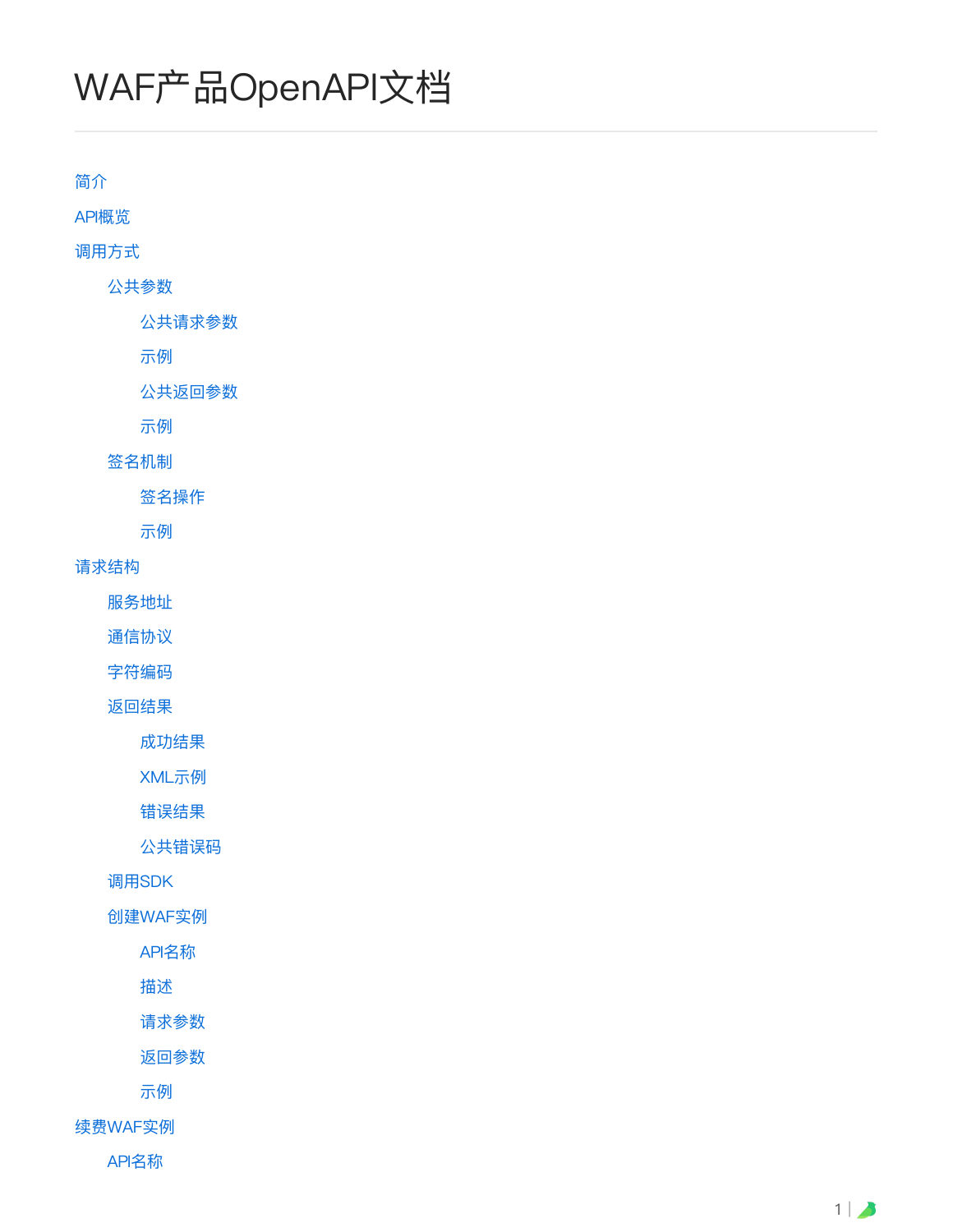[描述](#page-12-2)

[请求参数](#page-13-0)

[返回参数](#page-13-1)

[示例](#page-13-2)

[请求示例](#page-13-3)

[正常返回示例](#page-14-0)

[升级WAF实例](#page-14-1)

[API名称](#page-14-2)

[描述](#page-14-3)

[请求参数](#page-14-4)

[返回参数](#page-15-0)

[示例](#page-15-1)

[请求示例](#page-16-0)

[正常返回示例](#page-16-1)

[释放WAF实例](#page-16-2)

[API名称](#page-16-3)

[描述](#page-17-0)

[请求参数](#page-17-1)

[返回参数](#page-17-2)

[示例](#page-17-3)

[请求示例](#page-17-4)

[正常返回示例](#page-17-5)

套餐版本 (官网)

# <span id="page-1-0"></span>简介

欢迎使用Web应用防火墙(WAF)。用户可以使用本文档介绍的API对WAF产品进行相关操作。

请确保在使用这些接口前, 已充分了解 WAF 产品说明、使用协议和收费方式。

# <span id="page-1-1"></span>API概览

本页面汇总了WAF所有可调用的售卖API, 具体接口信息请参阅相关文档。

 $2 \mid \Delta$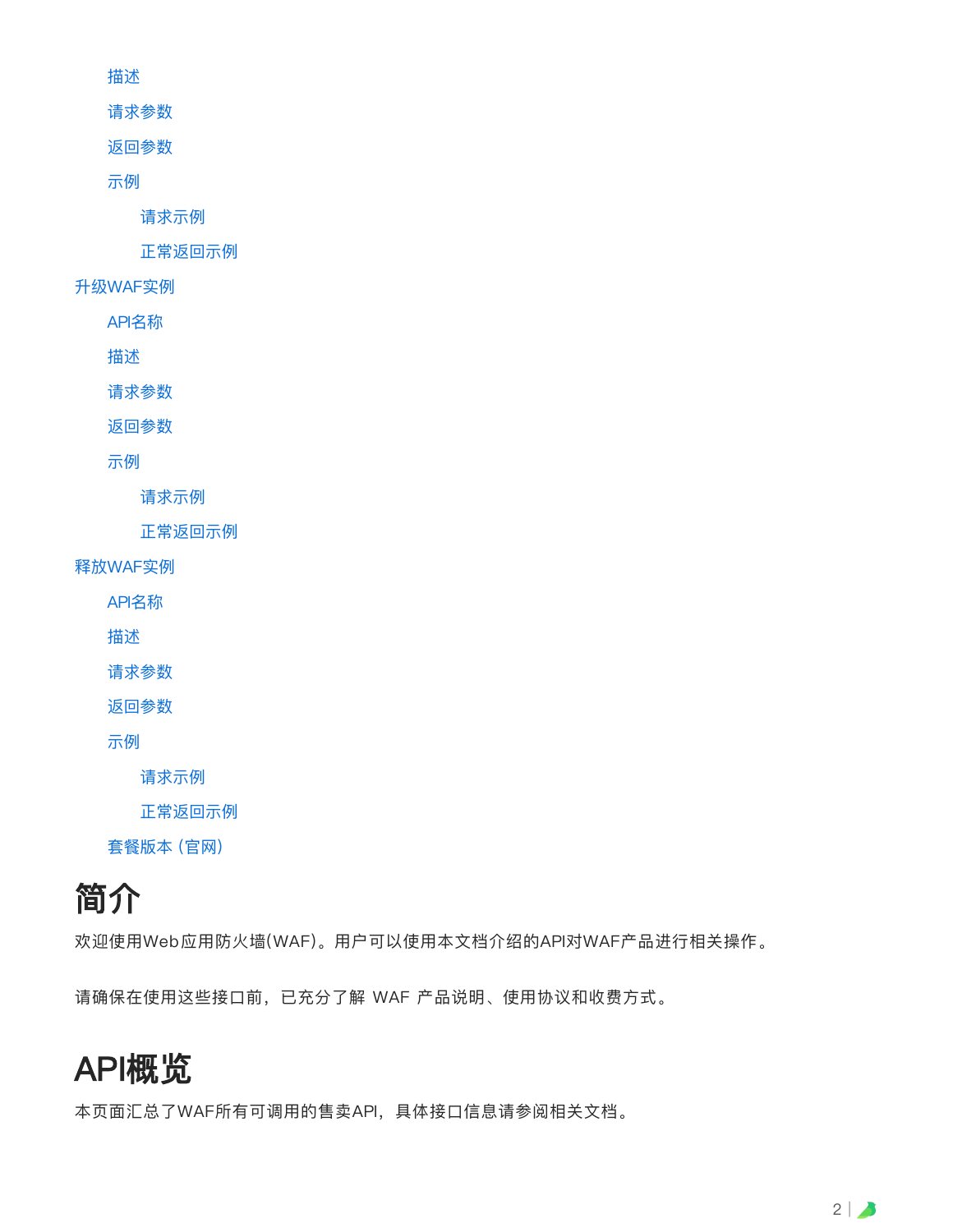| <b>API</b>      | 描述      |
|-----------------|---------|
| Upgradelnstance | 升级WAF实例 |
| CreateInstance  | 创建WAF实例 |
| Renewlnstance   | 续费WAF实例 |
| ReleaseInstance | 释放WAF实例 |

# <span id="page-2-0"></span>调用方式

# <span id="page-2-1"></span>公共参数

公共参数指的是所有接口调用都需要用到的参数,包含公共请求参数和公共返回参数两种。

## <span id="page-2-2"></span>公共请求参数

公共请求参数是指每个接⼝都需要使⽤到的请求参数。

| 名称              | 类型     | 是否必须 | 描述                                                             |
|-----------------|--------|------|----------------------------------------------------------------|
| Format          | String | 否    | 返回值的类型,支持<br>JSON 与 XML。<br>默认为 XML。                           |
| Version         | String | 是    | API 版本号,<br>为日期形式: YYYY-<br>MM-DD,<br>本版本对应为2016-<br>$11 - 11$ |
| AccessKeyId     | String | 是    | 阿里云颁发给用户的访<br>问服务所用的密钥 ID。                                     |
| Signature       | String | 是    | 签名结果串,<br>关于签名的计算方法,<br>请参见签名机制。                               |
| SignatureMethod | String | 是    | 签名方式, 目前支持<br>HMAC-SHA1。                                       |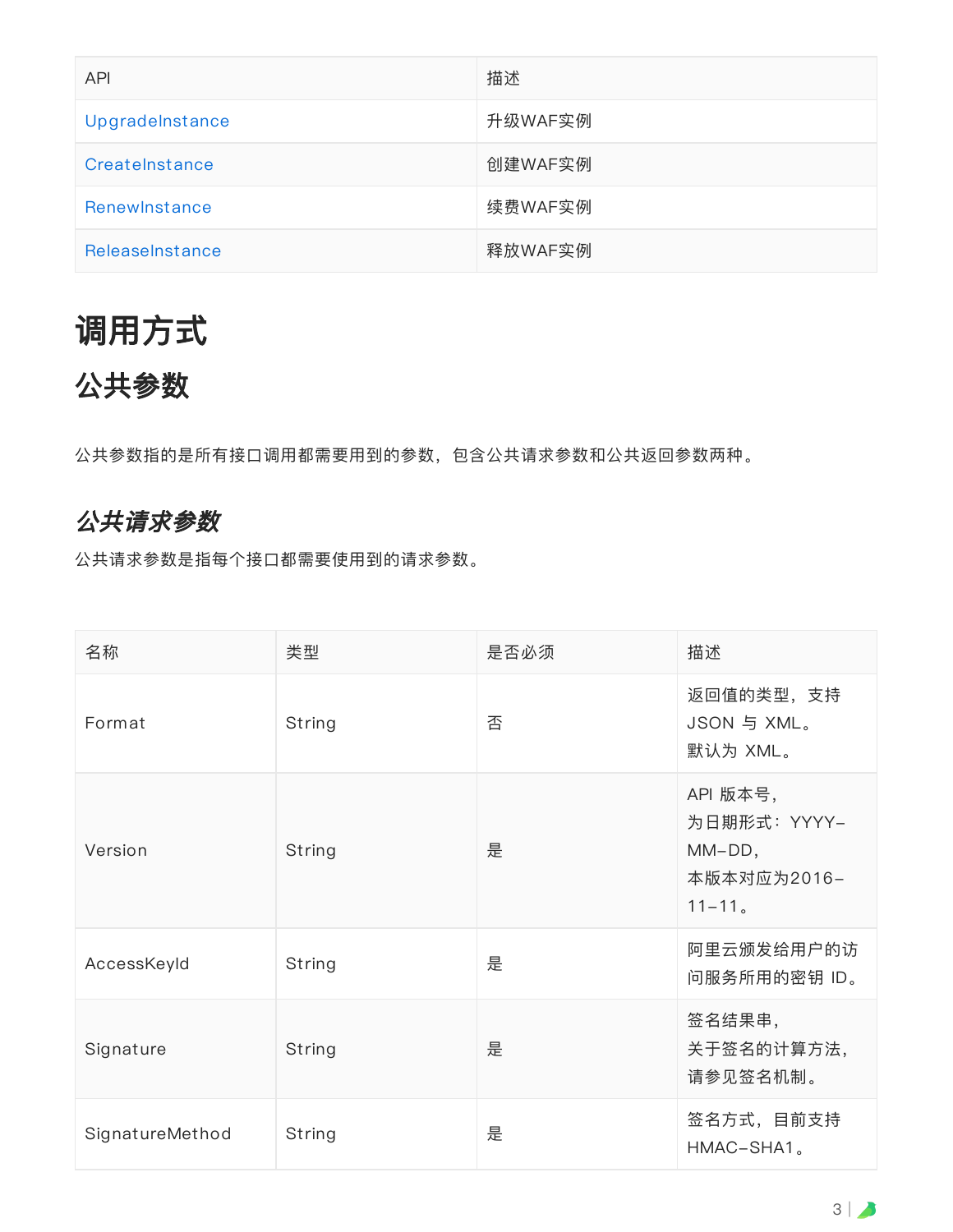| Timestamp                | String | 是 | 请求的时间戳。<br>日期格式按照<br>ISO8601 标准表示,<br>并需要使用 UTC<br>时间。格式为:<br>YYYY-MM-<br>DDThh:mm:ssZ.<br>例如, 2014-05-<br>26T12:00:00Z (为北<br>京时间<br>2014年5月26日20点<br>0分0秒)。 |
|--------------------------|--------|---|---------------------------------------------------------------------------------------------------------------------------------------------------------------|
| SignatureVersion         | String | 是 | 签名算法版本,<br>目前版本是 1.0。                                                                                                                                         |
| SignatureNonce           | String | 是 | 唯一随机数,<br>用于防止网络重放攻击<br>$\circ$<br>用户在不同请求间要使<br>用不同的随机数值                                                                                                     |
| ResourceOwnerAcco<br>unt | String | 否 | 本次 API<br>请求访问到的资源拥有<br>者账户,<br>即登录用户名。                                                                                                                       |

## <span id="page-3-0"></span>示例

```
https://wafopenapi.cn-hangzhou.aliyuncs.com/
?Format=xml
&Version=2016-11-11
&Signature=Pc5WB8gokVn0xfeu%2FZV%2BiNM1dgI%3D
&SignatureMethod=HMAC-SHA1
&SignatureNonce=15215528852396
&SignatureVersion=1.0
&AccessKeyId=key-test
&Timestamp=2012-06-01T12:00:00Z
…
```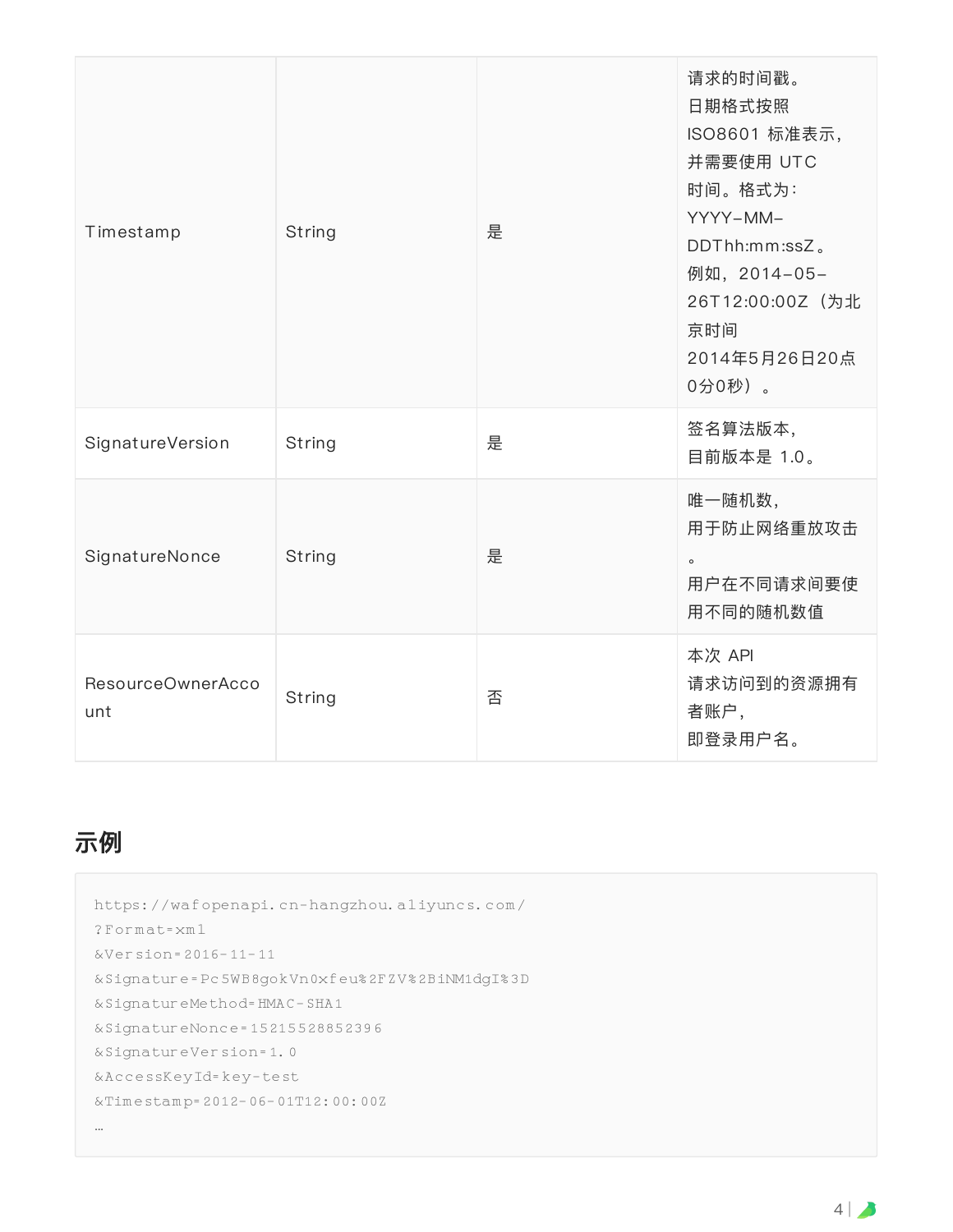#### <span id="page-4-0"></span>公共返回参数

用户发送的每次接口调用请求,无论成功与否,系统都会返回一个唯一识别码 RequestId 给用户。

#### <span id="page-4-1"></span>示例

XML 示例

```
<?xml version="1.0" encoding="UTF-8"?>
<!--结果的根结点-->
<接口名称+Response>
<!--返回请求标签-->
<RequestId>4C467B38-3910-447D-87BC-AC049166F216</RequestId>
<!--返回结果数据-->
</接口名称+Response>
```
JSON 示例

```
{
"RequestId": "4C467B38-3910-447D-87BC-AC049166F216",
/* 返回结果数据 */
}
```
## <span id="page-4-2"></span>签名机制

阿里云会对每个访问的请求进行身份验证,所以无论使用 HTTP 还是 HTTPS 协议提交请求,都需要在请 求中包含签名(Signature)信息。通过使用 |Access Key ID| 和 |Access Key Secret | 进行对称 | 加密的方法来验证请求的发送者身份。Access Key ID 和 Access Key Secret 由阿里云官方颁发 给访问者(可以通过阿里云官方网站申请和管理),其中 |Access Key ID 用于标识访问者的身份; |Ac cess Key Secret 是用于加密签名字符串和服务器端验证签名字符串的密钥,必须严格保密,只有阿 里云和用户知道。

注意:阿里云提供了多种语言的 SDK 及第三方 SDK, 可以免去您对签名算法进行编码的麻烦。您可以从 这里 了解更多阿里云 SDK 的信息。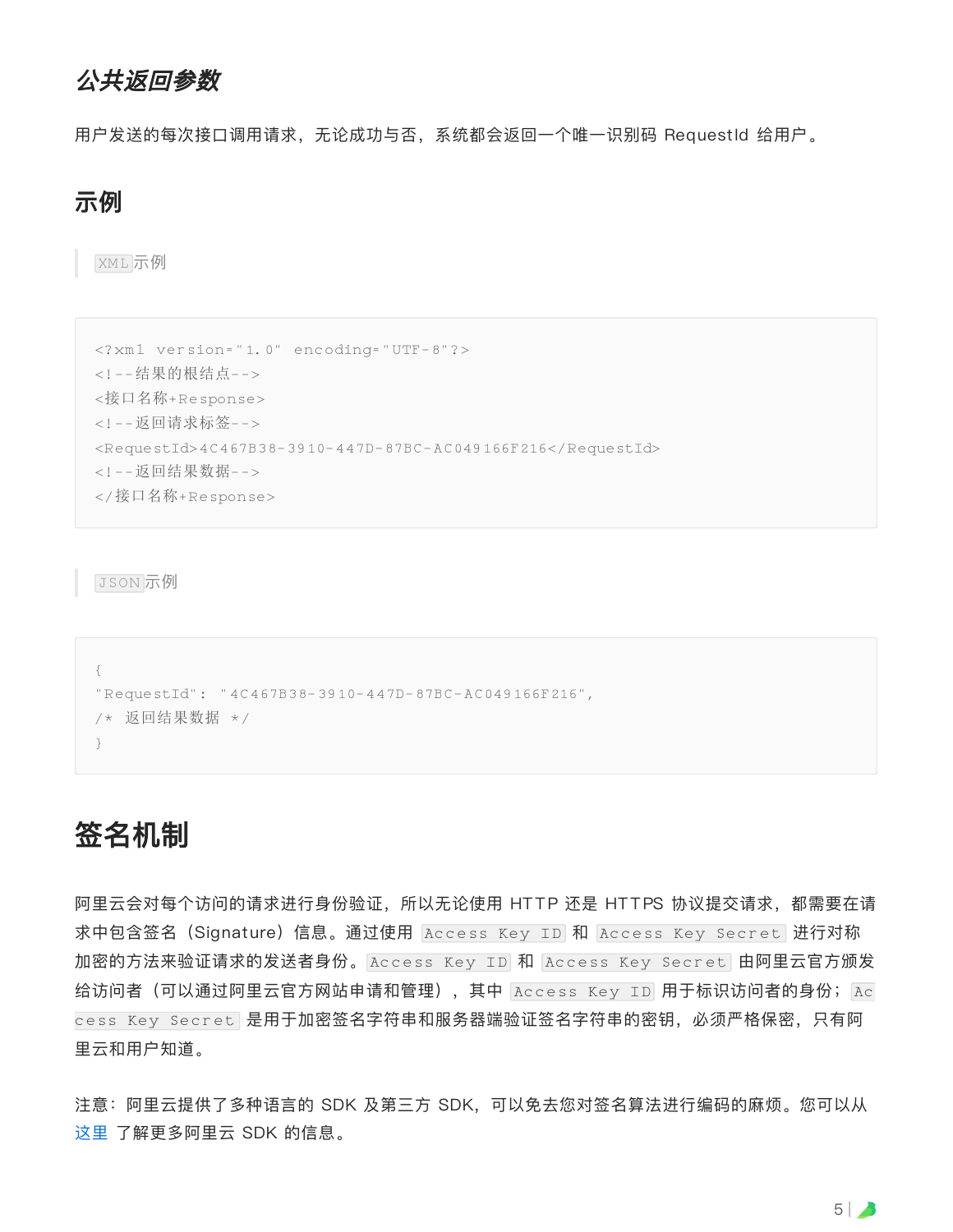<span id="page-5-0"></span>签名操作

您在访问时,需要按照下面的方法对请求进行签名处理。

1. 使用请求参数构造规范化的请求字符串 (Canonicalized Query String)。

i. 参数排序。

按照参数名称的字典顺序对请求中所有的请求参数(包括"公共请求参数"和接口的自定义参数,但不 包括"公共请求参数"中的 Signature 参数)进行排序。

注意: 当使用 GET 方法提交请求时, 这些参数就是请求 URI 中的参数部分 (即 URI 中"?"之后 由"&"连接的部分)。

#### ii. 参数编码。

对排序之后的请求参数的名称和值分别用 UTF-8 字符集进行 URL 编码。编码的规则如下。

- 对于字符 A<sub>Z、a</sub>z、0~9 以及字符"--"、"\_"、"."、"~"不编码;
- 对于其它字符编码成 |%xy| 的格式,其中 |xy| 是字符对应 ASCII 码的 16 进制表示。比如英文的双引 | 号(")对 应的编码为 |※2.2 ;
- 对于扩展的 UTF-8 字符,编码成 |%XY%ZA...| 的格式;
- 英文空格( )要编码成 |%20 |,而不是加号(+)。

该编码方式和一般采用的 application/x-www-form-urlencoded MIME 格式编码算法(比如 Java 标准库中的 [java.net.URLEncoder | 的实现)相似,但又有所不同。实现时,可以先用标准 库的方式进行编码,然后把编码后的字符串中加号(+)替换成 |%20 |、星号(\*)替换成 |%2A |、|%7E | 替换回波浪号(~),即可得到上述规则描述的编码字符串。这个算法可以⽤下⾯的 percentEncode 方法来实现:

private static final String ENCODING = "UTF-8";

private static String percentEncode(String value) throws UnsupportedEncodingEx ception { return value != null ? URLEncoder.encode(value, ENCODING).replace("+", "%2 0").replace("\*", "%2A").replace("%7E", "~") : null; }

iii. 将编码后的参数名称和值用英文等号 (=) 进行连接。

iv. 将等号连接得到的参数组合按步骤 i 排好的顺序依次使用"&"符号连接, 即得到规范化请求字符串。

2. 将上一步构造的规范化字符串按照下面的规则构造成待签名的字符串。

```
StringToSign=
HTTPMethod + "&" +
percentEncode("/") + "&" +
percentEncode(CanonicalizedQueryString)
```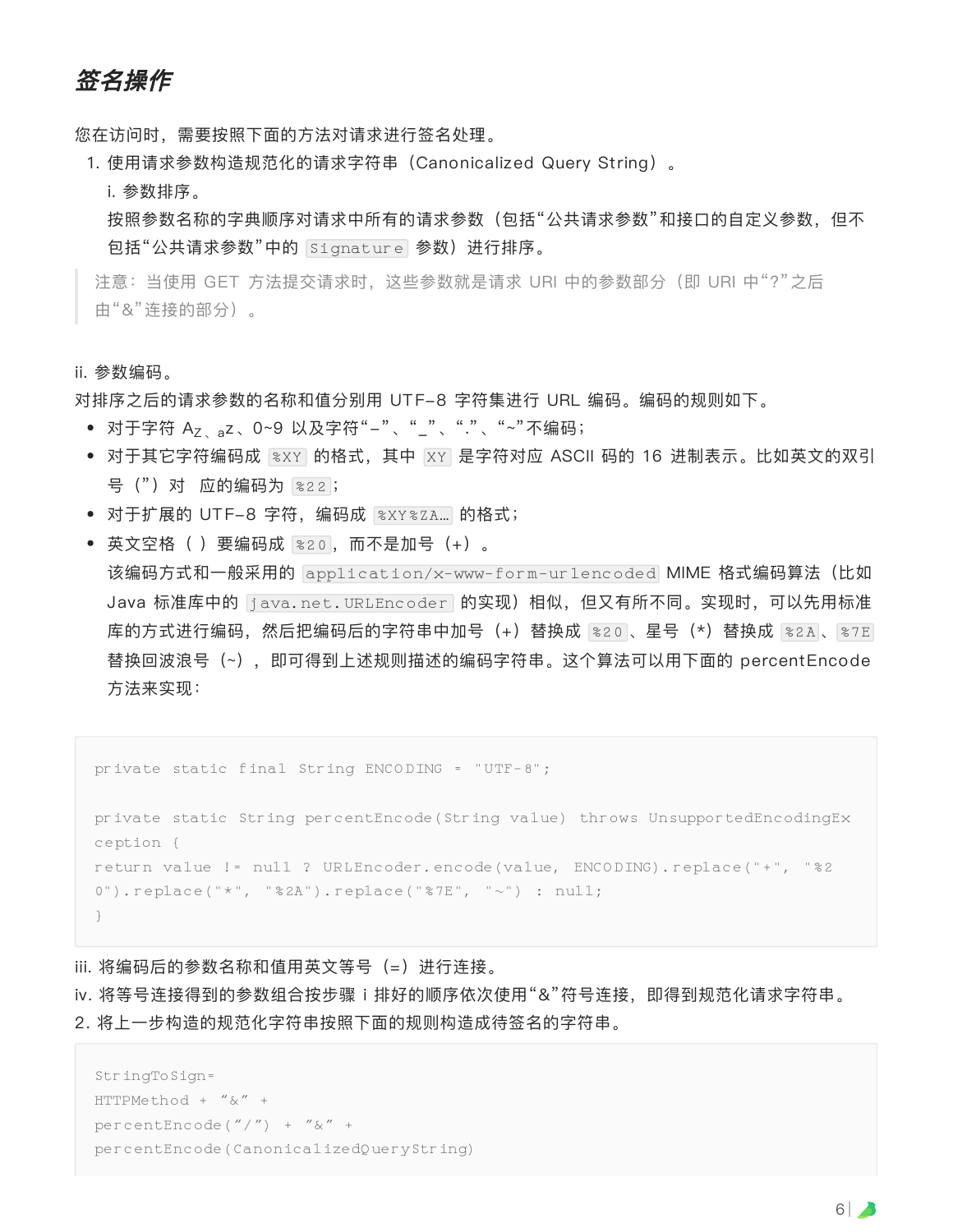其中:

- HTTPMethod 是提交请求用的 HTTP 方法,比如 GET。
- 是按照步骤 1.i 中描述的 URL 编码规则对字符 "/" 进⾏编码得到的值, percentEncode("/") 即 %2F。
- percentEncode(CanonicalizedQueryString) 是对步骤 1 中构造的规范化请求字符串按步 骤 1.ii 中描述的 URL 编码规则编码后得到的字符串。

#### 3.按照 RFC2104 的定义,计算待签名字符串 StringToSign 的 HMAC 值。

注意: 计算签名时使用的 Key 就是您持有的 Access Key Secret 并加上一个"&"字符 (ASCII:38),使⽤的哈希算法是 SHA1。

4.按照 Base64 编码规则把上面的 HMAC 值编码成字符串, 即得到签名值 (Signature)。 5.将得到的签名值作为 Signature 参数添加到请求参数中,即完成对请求签名的过程。

注意: 得到的签名值在作为最后的请求参数值提交给 ECS 服务器时, 要和其它参数一样, 按照 [RFC3986](https://tools.ietf.org/html/rfc3986) 的规则进⾏ URL 编码。

#### <span id="page-6-0"></span>示例

以 D**escribeRegions 为例,假设使用的** Access Key Id 为 testid, Access Key Secret 为 testsecret 。 那么签名前的请求 URL 为:

http://ecs.aliyuncs.com/?TimeStamp=2016-02-23T12:46:24Z&Format=XML&AccessKeyId =testid&Action=DescribeRegions&SignatureMethod=HMAC-SHA1&SignatureNonce=3ee8c1b 8-83d3-44af-a94f-4e0ad82fd6cf&Version=2014-05-26&SignatureVersion=1.0

计算得到的待签名字符串 为: StringToSign

GET&%2F&AccessKeyId%3Dtestid&Action%3DDescribeRegions&Format%3DXML&SignatureMe thod%3DHMAC-SHA1&SignatureNonce%3D3ee8c1b8-83d3-44af-a94f-4e0ad82fd6cf&Signatu reVersion%3D1.0&TimeStamp%3D2016-02-23T12%253A46%253A24Z&Version%3D2014-05-26

因为 Access Key Secret 为 testsecret, 所以用于计算 HMAC 的 Key 为 testsecret&, 计算得到的签名值为: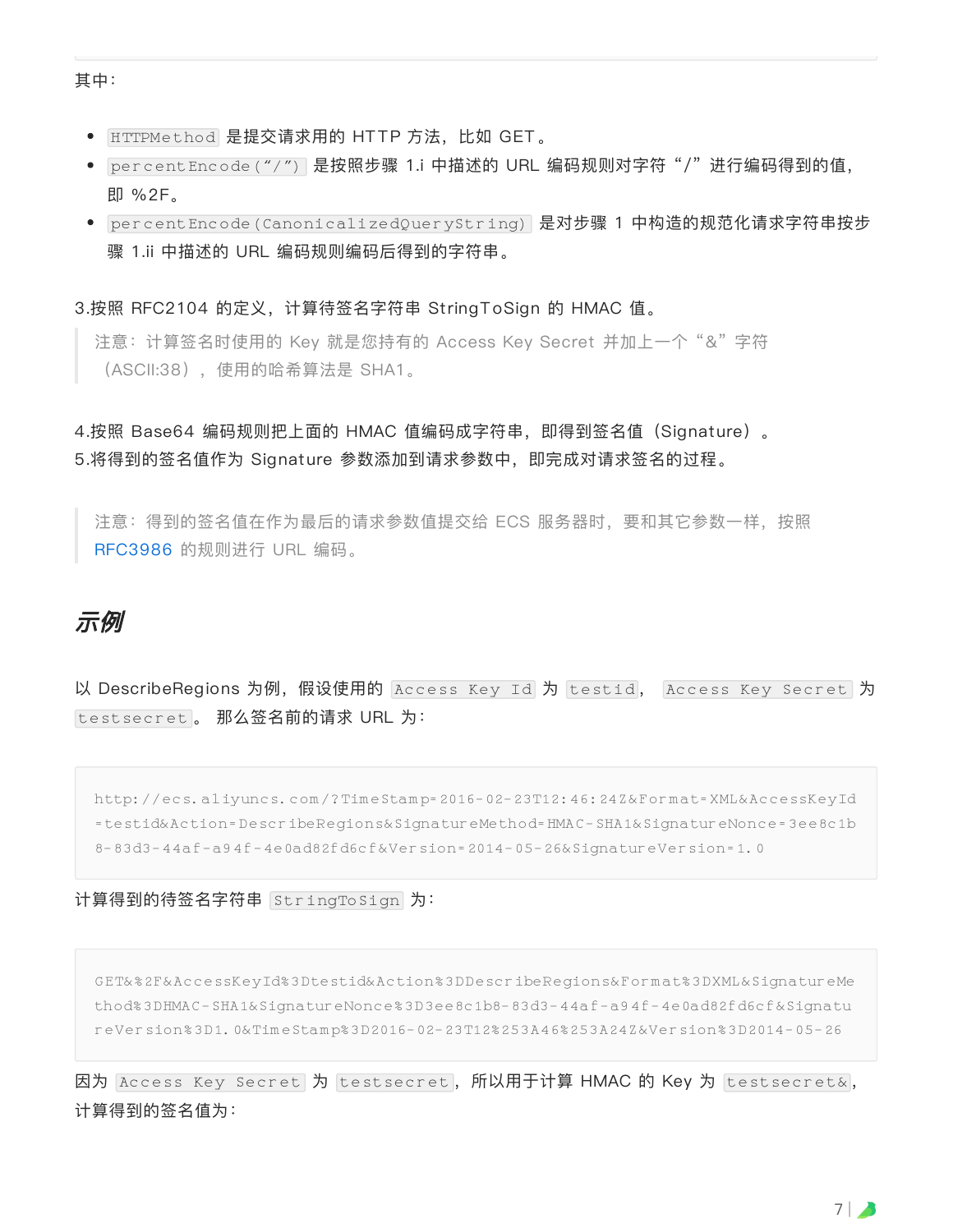#### CT9X0VtwR86fNWSnsc6v8YGOjuE=

#### 将签名作为 Signature 参数加入到 URL 请求中, 最后得到的 URL 为:

http://ecs.aliyuncs.com/?SignatureVersion=1.0&Action=DescribeRegions&Format=X ML&SignatureNonce=3ee8c1b8-83d3-44af-a94f-4e0ad82fd6cf&Version=2014-05-26&Acce ssKeyId=testid&Signature=CT9X0VtwR86fNWSnsc6v8YGOjuE%3D&SignatureMethod=HMAC-SH A1&TimeStamp=2016-02-23T12%3A46%3A24Z

关于如何进行签名并提交请求的详细示例,参见附录:如何调用接口。

# <span id="page-7-0"></span>请求结构

#### <span id="page-7-1"></span>服务地址

API 的服务接入地址, 如下所示:

| 地域 | 服务地址                                |
|----|-------------------------------------|
| 国内 | wafopenapi.cn-hangzhou.aliyuncs.com |

#### <span id="page-7-2"></span>通信协议

为了获得更高的安全性, 仅支持使用 HTTPS 通道发送API请求。

#### <span id="page-7-3"></span>字符编码

请求及返回结果都使用 UTF-8 字符集进行编码。

#### <span id="page-7-4"></span>返回结果

调用 API 服务后返回数据采用统一格式:

返回的 HTTP 状态码为 2xx, 代表调用成功。 返回的 HTTP 状态码为 4xx 或 5xx, 代表调用失败。 调用成功返回的数据格式主要有 XML 和 JSON 两种, 外部系统可以在请求时传入参数来制定返回的数据 格式,默认为 XML 格式。

8 |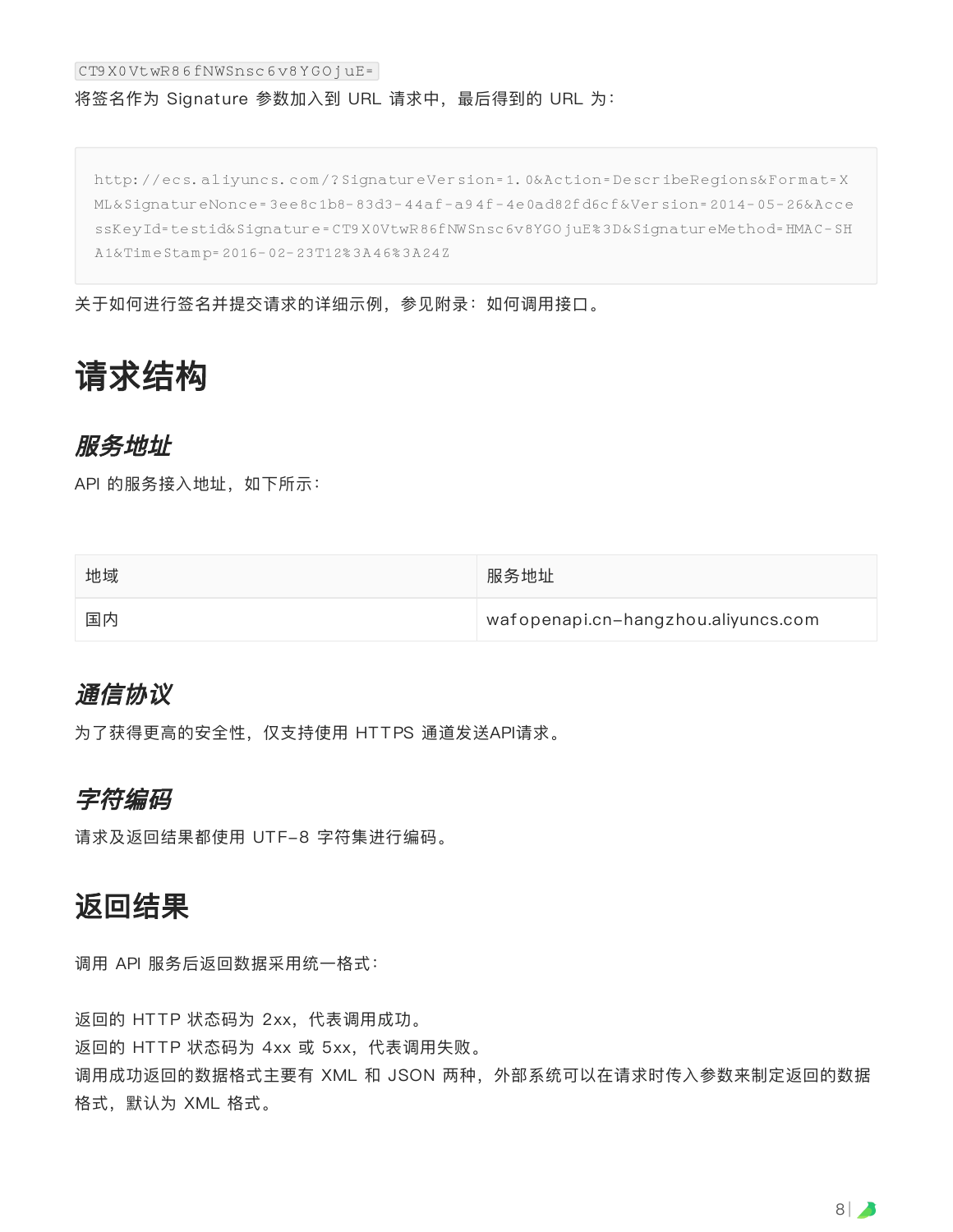本文档中的返回示例为了便于用户查看,做了格式化处理,实际返回结果是没有进行换行、缩进等处理 的。

#### <span id="page-8-0"></span>成功结果

<span id="page-8-1"></span>**XML**示例

```
<UpgradeInstanceResponse>
 <OrderId>20180101123456789</OrderId>
 <RequestId>04F0F334-1335-436C-A1D7-6C044FE73368</RequestId>
</UpgradeInstanceResponse>
```
JSON 示例

```
{
   "orderId":"20180101123456789",
    "requestId":"04F0F334-1335-436C-A1D7-6C044FE73368"
}
```
## <span id="page-8-2"></span>错误结果

调用接口出错后,将不会返回结果数据。调用方可根据每个接口对应的错误码以及下述 公共错误码 来定位 错误原因。 当调用出错时, HTTP 请求返回一个 4xx 或 5xx 的 HTTP

状态码。返回的消息体中是具体的错误代码及错误信息。另外还包含一个全局唯一的请求 ID: RequestId 和一个您该次请求访问的站点 ID: HostId。在调用方找不到错误原因时, 可以联系阿里云客服, 并提供该 HostId 和

RequestId,以便我们尽快帮您解决问题。

XML 示例

```
<?xml version="1.0" encoding="UTF-8"?>
\timesError><RequestId>04F0F334-1335-436C-A1D7-6C044FE73368</RequestId>
 <HostId>wafopenapi.cn-hangzhou.aliyuncs.com</HostId>
 <Code>UnsupportedCallerType</Code>
```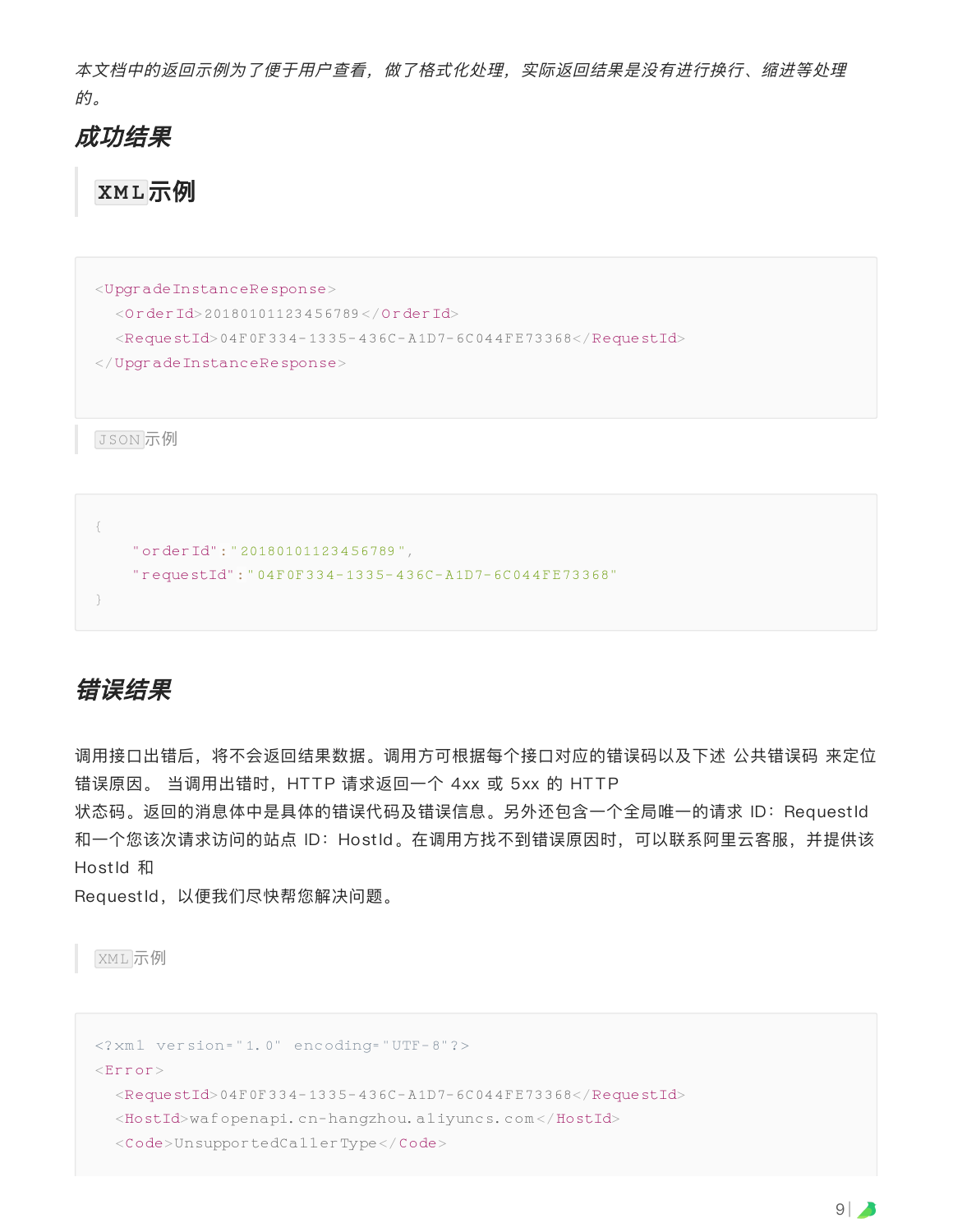```
<Message>This caller type is not allowed to invoke this api.</Message>
\langle / Error>
```
JSON 示例

```
{
    "requestId":"04F0F334-1335-436C-A1D7-6C044FE73368",
    "host": "wafopenapi.cn-hangzhou.aliyuncs.com",
   "code":"UnsupportedCallerType",
   "message":"This caller type is not allowed to invoke this api."
}
```
## <span id="page-9-0"></span>公共错误码

请参照:[公共错误码表](https://error-center.aliyun.com/status/product/Public)

| 错误代码                             | HTTP 状态码 | 描述                                                     |
|----------------------------------|----------|--------------------------------------------------------|
| UnsupportedCallerType            | 403      | This caller type is not<br>allowed to invoke this api. |
| UserIdDoesNotBelongToThi<br>sBid | 403      | User Id does not belong to<br>this bid.                |
| GetUserAccountInfoFailed         | 400      | Failed to get the specified<br>account info.           |
| Cannot Get Instanceld            | 500      | Cannot get the instance id<br>for this order.          |
| ClientTokenParameterMisma<br>tch | 500      | Client token parameter<br>mismatch.                    |
| AccountBookNotExists             | 400      | Account book not exists.                               |
| InvalidRequestParameter          | 400      | Your request parameter is<br>incorrect.                |
| <b>Insufficient Balance</b>      | 400      | Insufficient balance.                                  |

10 |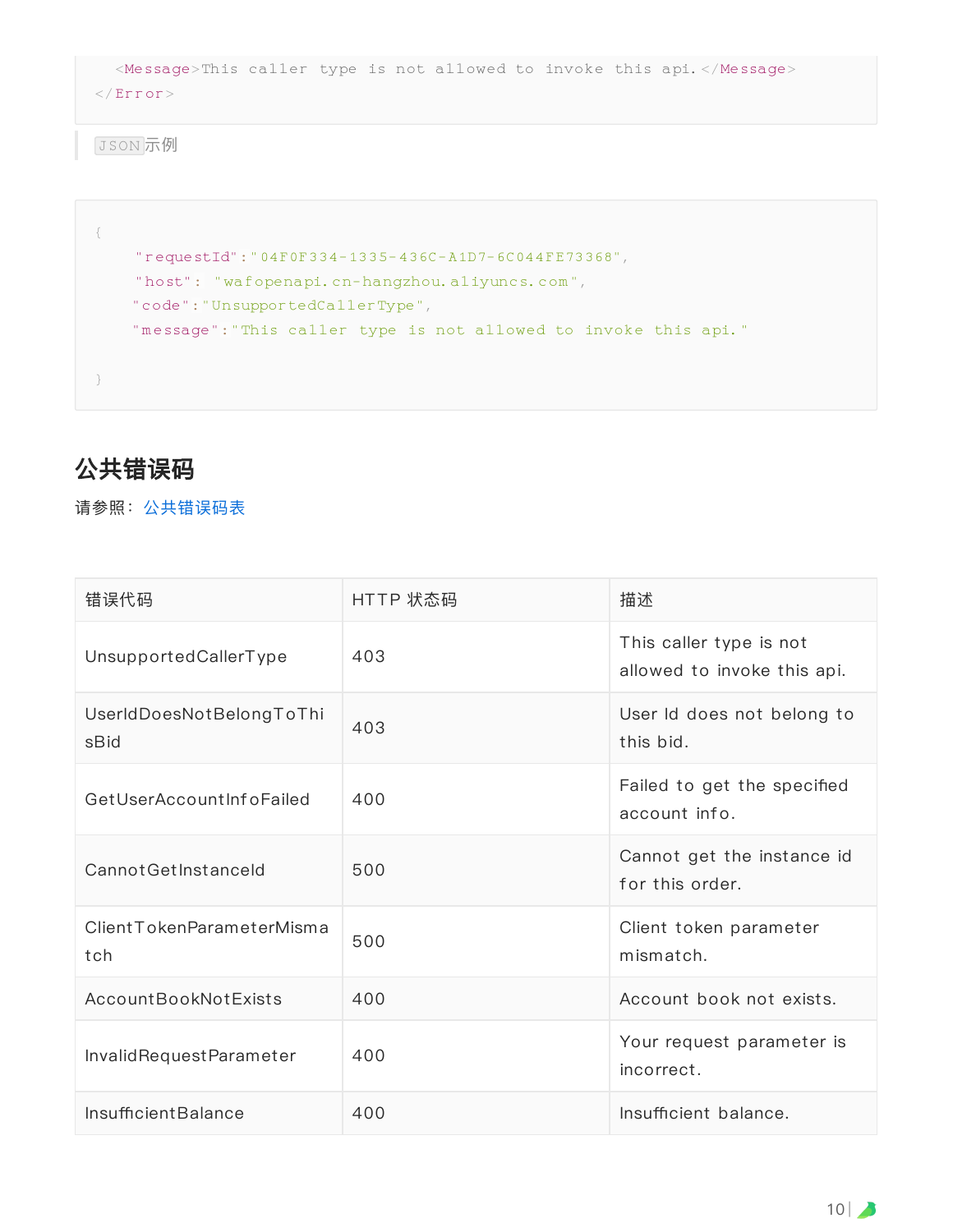# 调⽤SDK

WAF服务提供Java版本的SDK, Maven的依赖配置为:

```
<dependency>
    <groupId>com.aliyun</groupId>
    <artifactId>aliyun-java-sdk-waf</artifactId>
    <version>2.0.0</version>
</dependency>
```
# <span id="page-10-0"></span>创建WAF实例

## <span id="page-10-1"></span>API名称

**CreateInstance** 

### <span id="page-10-2"></span>描述

调用该接口创建WAF实例,请确保在使用该接口前,已充分了解WAF的收费方式和[价格。](https://www.aliyun.com/price/product?spm=5176.8030368.333906.9.b640317LpZCei#/waf/detail)

## <span id="page-10-3"></span>请求参数

| 参数名称         | 字符类型    | 是否必选 | 示例值                                                | 描述                      |
|--------------|---------|------|----------------------------------------------------|-------------------------|
| Action       | String  | 是    | CreateInstance                                     | 系统规定参数。                 |
| ClientToken  | String  | 是    | 04F0F334-<br>1335-436C-<br>$A1D7-$<br>6C044FE73368 | 幂等token                 |
| Duration     | Integer | 是    | 12                                                 | 购买时长                    |
| PackageCode  | String  | 是    | version <sub>_5</sub>                              | 套餐版本,<br>具体参见套餐版本<br>定义 |
| PricingCycle | String  | 是    | Month                                              | 计费周期<br>Year, Month     |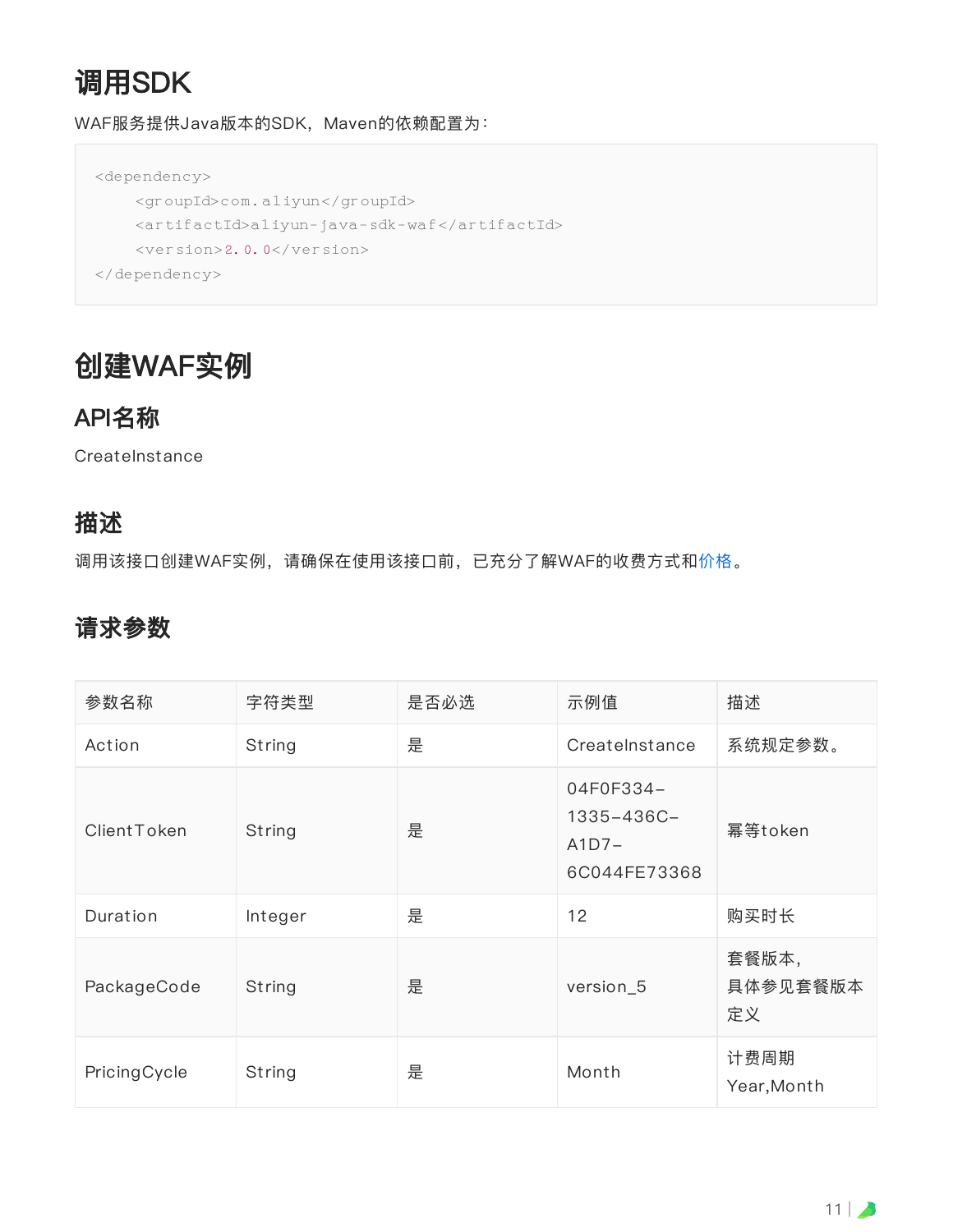| AutoRenewDura<br>tion       | Integer        | 否 | 1     | 自动续费的时长,<br>单位为月,<br>自动续费时必选                  |
|-----------------------------|----------------|---|-------|-----------------------------------------------|
| ExtBandwidth                | Integer        | 否 | 50    | 扩展带宽流量数,<br>默认0,<br>值为50倍数,<br>参考扩展带宽流量<br>说明 |
| <b>ExtDomainPack</b><br>age | Integer        | 否 | 1     | 扩展域名包数,<br>默认0,<br>参考扩展域名包说<br>明              |
| <b>IsAutoRenew</b>          | <b>Boolean</b> | 否 | false | 是否自动续费,<br>默认否                                |

## <span id="page-11-0"></span>返回参数

| 参数名称       | 字符类型   | 示例值                                               | 描述                 |
|------------|--------|---------------------------------------------------|--------------------|
| Orderld    | String | 2018010112345678                                  | 订单id               |
| Instanceld | String | wafxxxx                                           | 实例id,<br>代表waf这个服务 |
| RequestId  | String | 04F0F334-1335-<br>$436C - A1D7 -$<br>6C044FE73368 | 请求ID               |

## <span id="page-11-1"></span>示例

#### 请求示例

/?ClientToken=04F0F334-1335-436C-A1D7-6C044FE73368 &Duration=12

 $12$  |  $\blacktriangleright$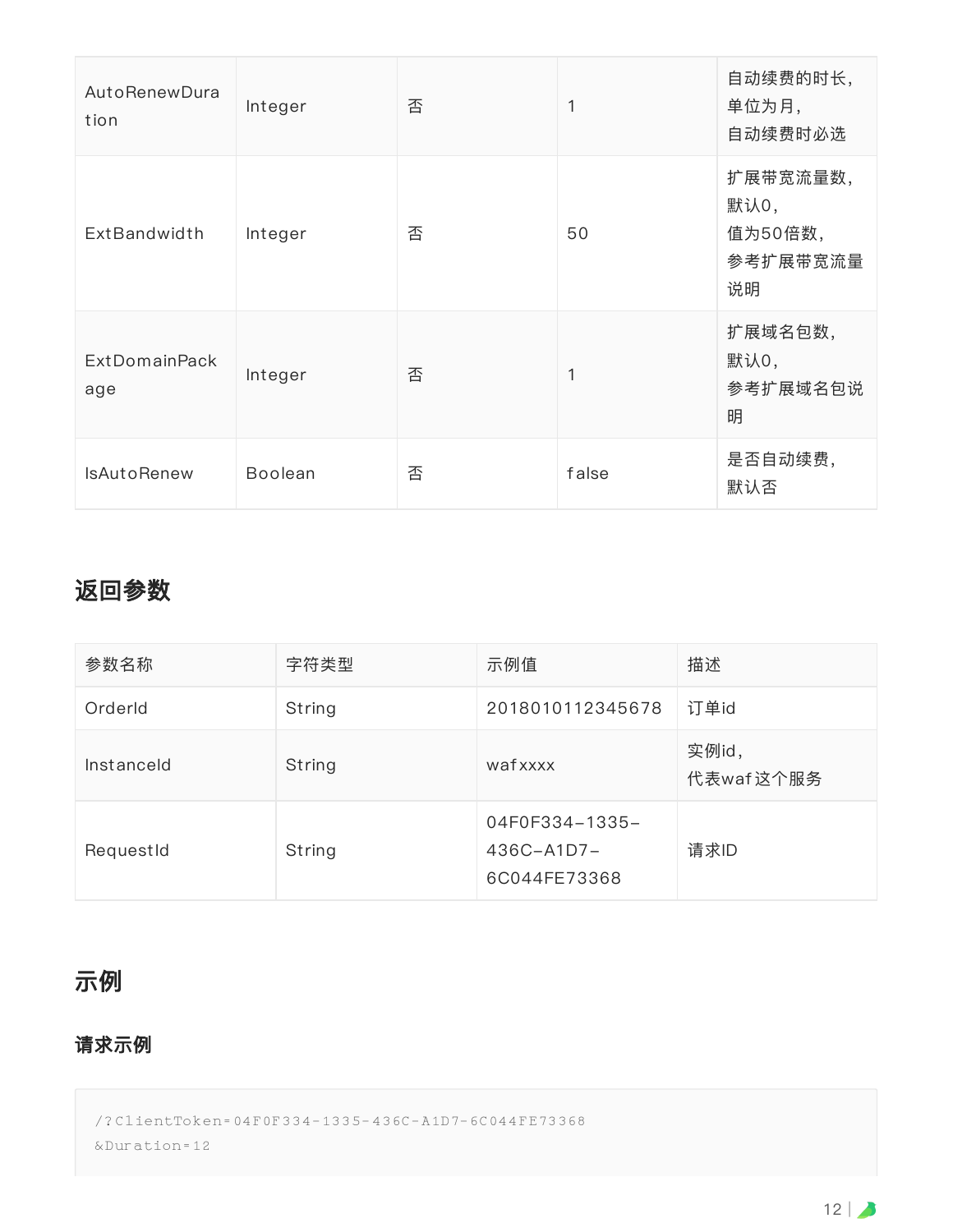```
&PackageCode=version_5
&PricingCycle=Month
&AutoRenewDuration=1
&ExtBandwidth=50
&ExtDomainPackage=1
&IsAutoRenew=false
&OwnerId=123456789
&<公共请求参数>
```
#### 正常返回示例

#### **XML** 格式

```
<CreateInstanceResponse>
 <RequestId>04F0F334-1335-436C-A1D7-6C044FE73368</RequestId>
 <InstanceId>wafxxxx</InstanceId>
 <OrderId>2018010112345678</OrderId>
```
</CreateInstanceResponse>

JSON 格式

```
{
   "instanceId":"wafxxxx",
   "orderId":"2018010112345678",
   "requestId":"04F0F334-1335-436C-A1D7-6C044FE73368"
}
```
# <span id="page-12-0"></span>续费WAF实例

<span id="page-12-1"></span>

**RenewInstance** 

# <span id="page-12-2"></span>描述

调用该接口续费WAF实例,请确保在使用该接口前,已充分了解WAF的收费方式和[价格。](https://www.aliyun.com/price/product?spm=5176.8030368.333906.9.b640317LpZCei#/waf/detail)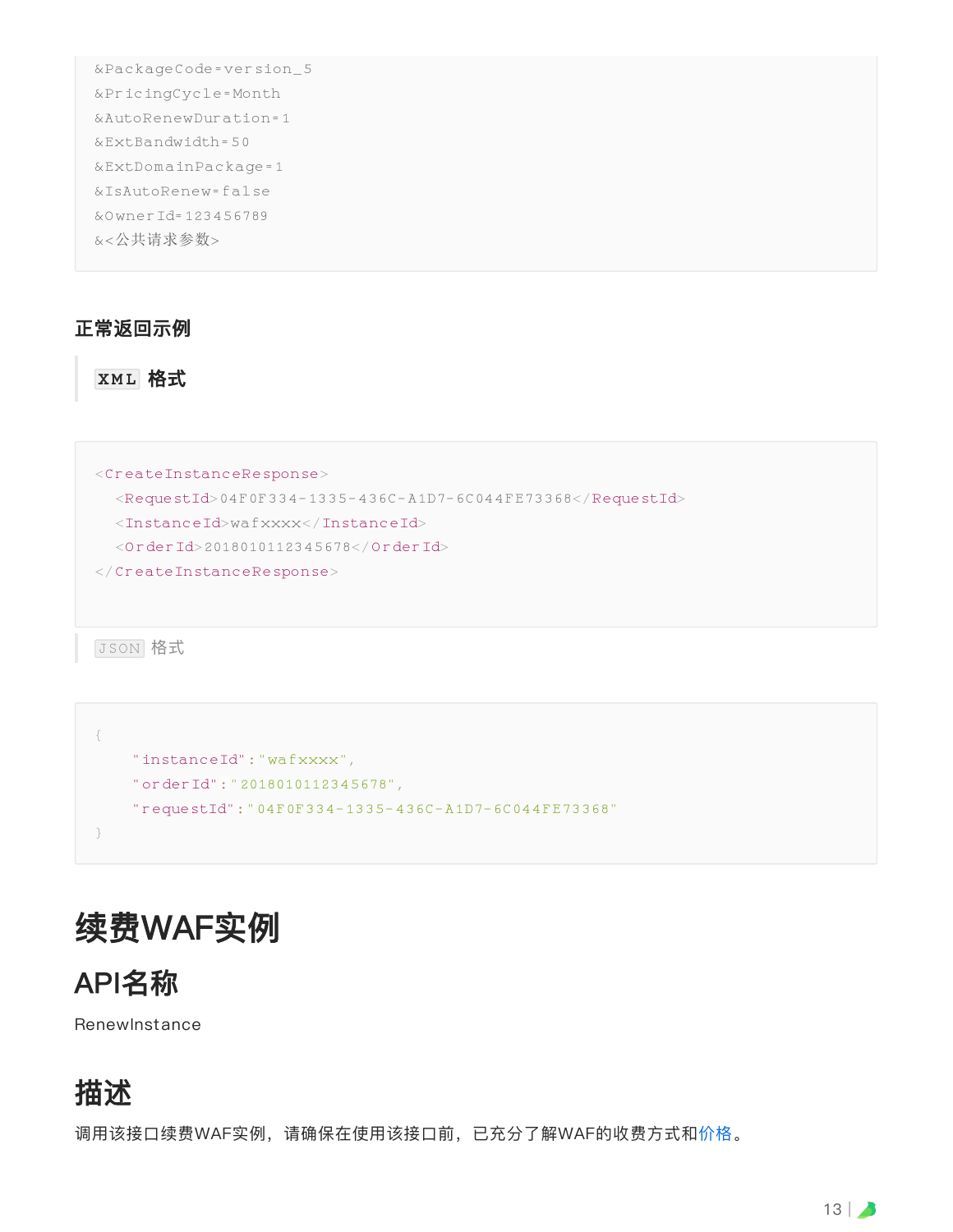# <span id="page-13-0"></span>请求参数

| 参数名称         | 字符类型    | 是否必选 | 示例值                                                | 描述                                      |
|--------------|---------|------|----------------------------------------------------|-----------------------------------------|
| Action       | String  | 是    | CreateInstance                                     | 系统规定参数。                                 |
| ClientToken  | String  | 是    | 04F0F334-<br>1335-436C-<br>$A1D7-$<br>6C044FE73368 | 幂等token,<br>请确保在同一个升<br>级请求中token一<br>致 |
| Duration     | Integer | 是    | 1                                                  | 续费时长                                    |
| Instanceld   | String  | 是    | wafxxxxx                                           | WAF实例ID                                 |
| PricingCycle | String  | 是    | Month                                              | 计费周期,<br>按月请传入Month<br>,<br>按年请传入Year   |

# <span id="page-13-1"></span>返回参数

| 参数名称      | 字符类型   | 示例值                                               | 描述   |
|-----------|--------|---------------------------------------------------|------|
| Orderld   | String | 2018010112345678                                  | 订单号  |
| RequestId | String | 04F0F334-1335-<br>$436C - A1D7 -$<br>6C044FE73368 | 请求ID |

# <span id="page-13-2"></span>示例

## <span id="page-13-3"></span>请求示例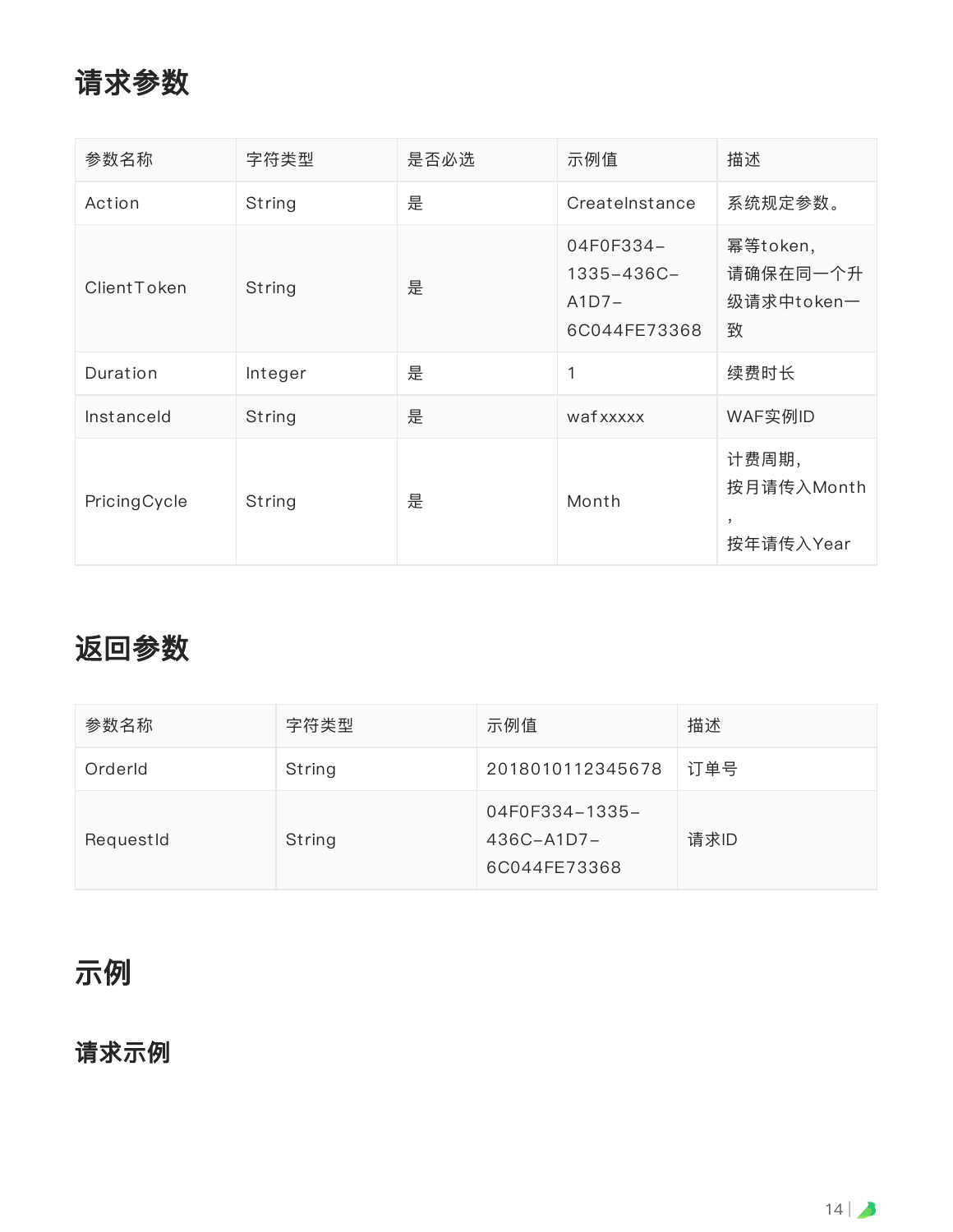/?ClientToken=04F0F334-1335-436C-A1D7-6C044FE73368 &Duration=1 &InstanceId=wafxxxxx &PricingCycle=Month &OwnerId=123456789 &<公共请求参数>

<span id="page-14-0"></span>正常返回示例

XML 格式

 $<$ RenewInstanceResponse> <OrderId>2018010112345678</OrderId>  $<$ RequestId>04F0F334-1335-436C-A1D7-6C044FE73368</RequestId> </RenewInstanceResponse>

JSON 格式

```
{
   "orderId":"2018010112345678",
   "requestId":"04F0F334-1335-436C-A1D7-6C044FE73368"
}
```
# <span id="page-14-1"></span>升级WAF实例

## <span id="page-14-2"></span>API名称

UpgradeInstance

# <span id="page-14-3"></span>描述

升级WAF实例,调用该接口时,请确保在使用该接口前,已充分了解WAF的收费方式和[价格](https://www.aliyun.com/price/product?spm=5176.8030368.333906.9.b640317LpZCei#/waf/detail)。

<span id="page-14-4"></span>请求参数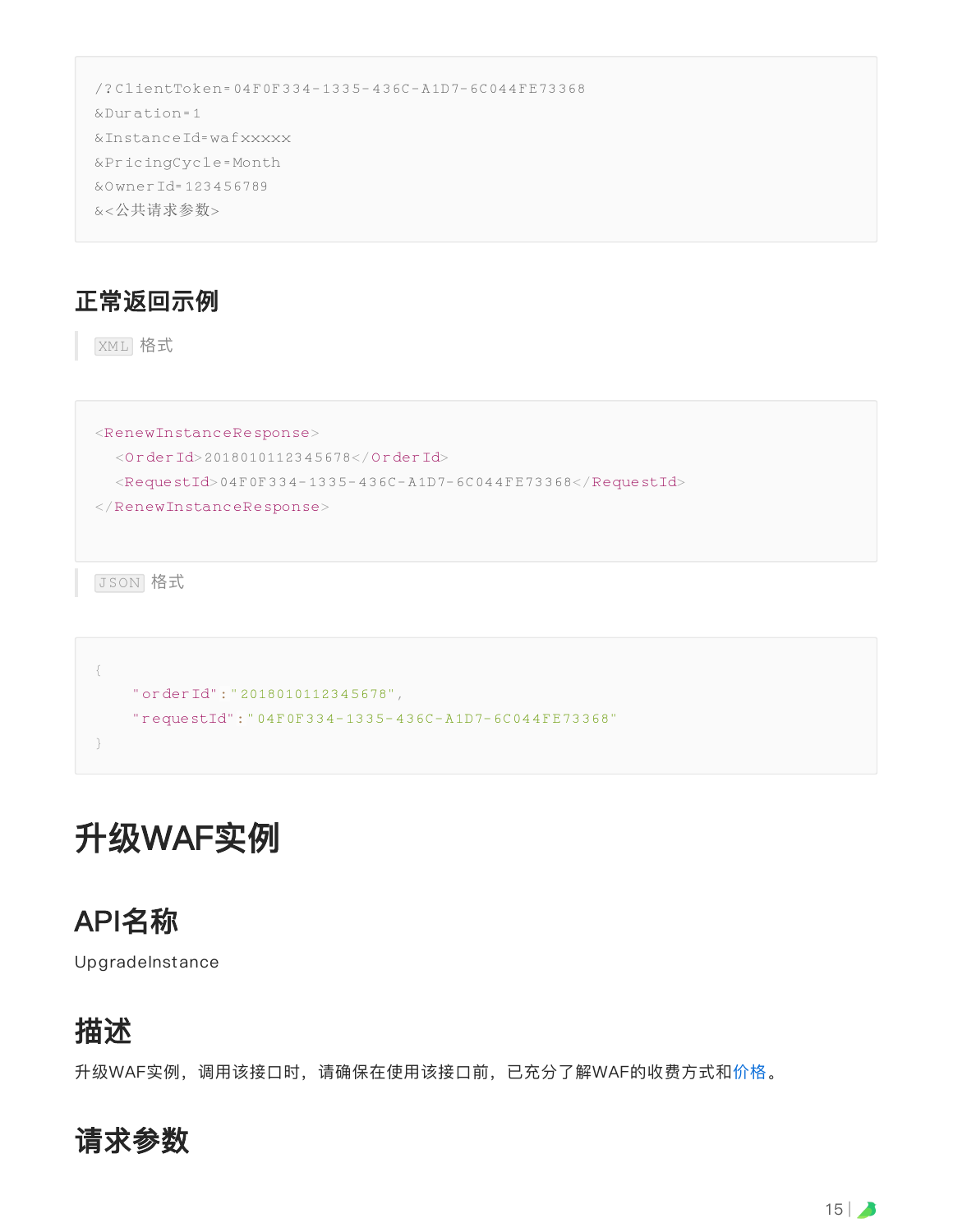| 参数名称                        | 字符类型    | 是否必选 | 示例值                                                | 描述                                             |
|-----------------------------|---------|------|----------------------------------------------------|------------------------------------------------|
| Action                      | String  | 是    | CreateInstance                                     | 系统规定参数。                                        |
| ClientToken                 | String  | 是    | 04F0F334-<br>1335-436C-<br>$A1D7-$<br>6C044FE73368 | 幂等token,<br>请确保在同一个升<br>级请求中token一<br>致        |
| <b>ExtBandwidth</b>         | Integer | 是    | 50                                                 | 扩展带宽流量数,<br>默认0,<br>取值为50倍数,<br>参考扩展带宽流量<br>说明 |
| <b>ExtDomainPack</b><br>age | Integer | 是    | 1                                                  | 扩展域名包数,<br>默认0,<br>参考扩展域名包说<br>明               |
| Instanceld                  | String  | 是    | wafxxxx                                            | 升级的资源实例ID                                      |
| PackageCode                 | String  | 是    | version_5                                          | 套餐版本,<br>具体参见套餐版本<br>定义                        |

# <span id="page-15-0"></span>返回参数

<span id="page-15-1"></span>

| 参数名称      | 字符类型   | 示例值                                               | 描述   |
|-----------|--------|---------------------------------------------------|------|
| Orderld   | String | 2018010112345678                                  | 订单id |
| RequestId | String | 04F0F334-1335-<br>$436C - A1D7 -$<br>6C044FE73368 | 请求ID |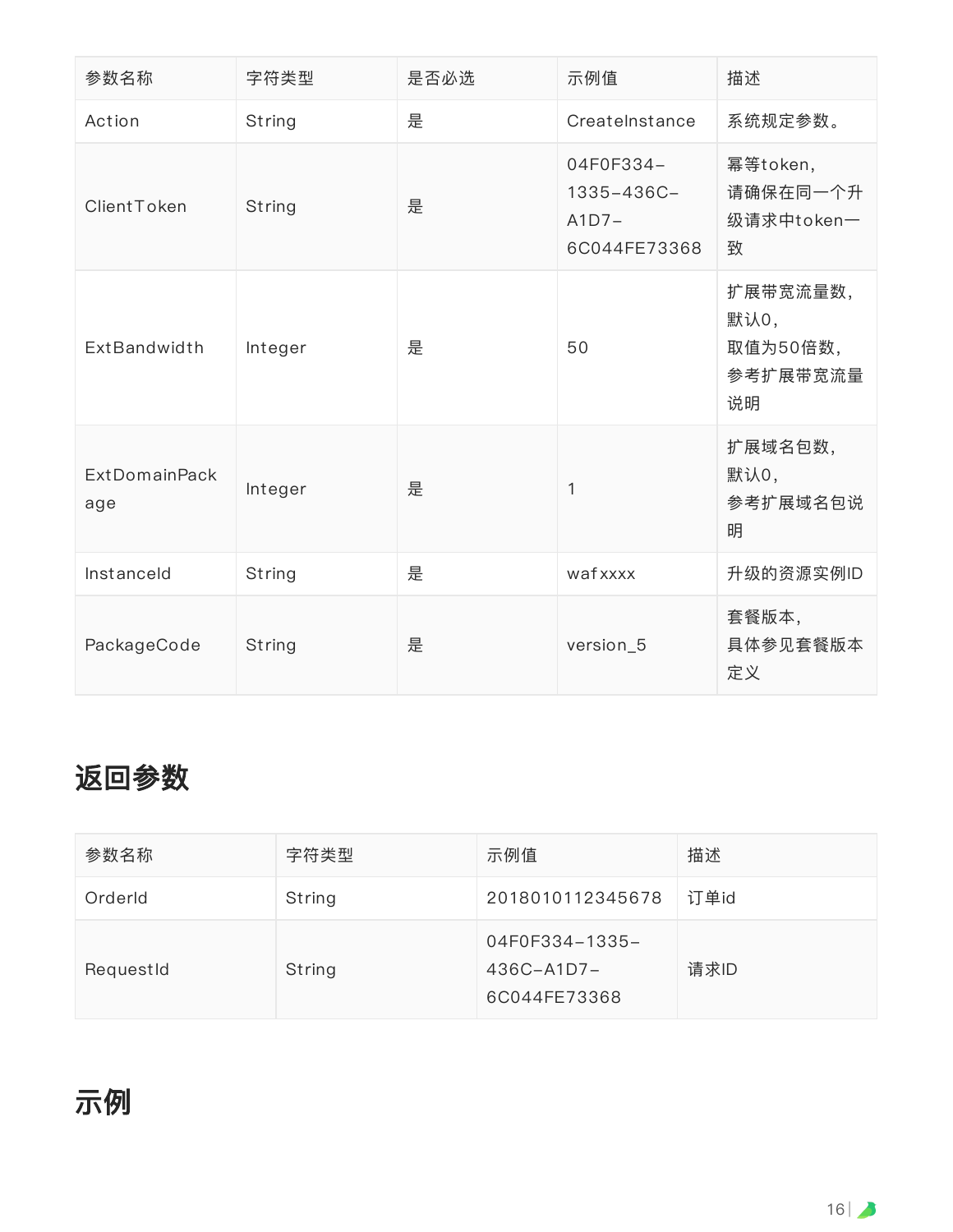#### <span id="page-16-0"></span>请求示例

/?Action=UpgradeInstance &ClientToken=04F0F334-1335-436C-A1D7-6C044FE73368

&ExtBandwidth=50

&ExtDomainPackage=1 &InstanceId=wafxxxx

&PackageCode=version\_5

&OwnerId=123456789

&<公共请求参数>

### <span id="page-16-1"></span>正常返回示例

XML 格式

<UpgradeInstanceResponse> <OrderId>20180101123456789</OrderId>  $<$ RequestId>04F0F334-1335-436C-A1D7-6C044FE73368</RequestId> </UpgradeInstanceResponse>

JSON 格式

```
{
   "orderId":"20180101123456789",
    "requestId":"04F0F334-1335-436C-A1D7-6C044FE73368"
}
```
# <span id="page-16-2"></span>释放WAF实例

<span id="page-16-3"></span>

**ReleaseInstance**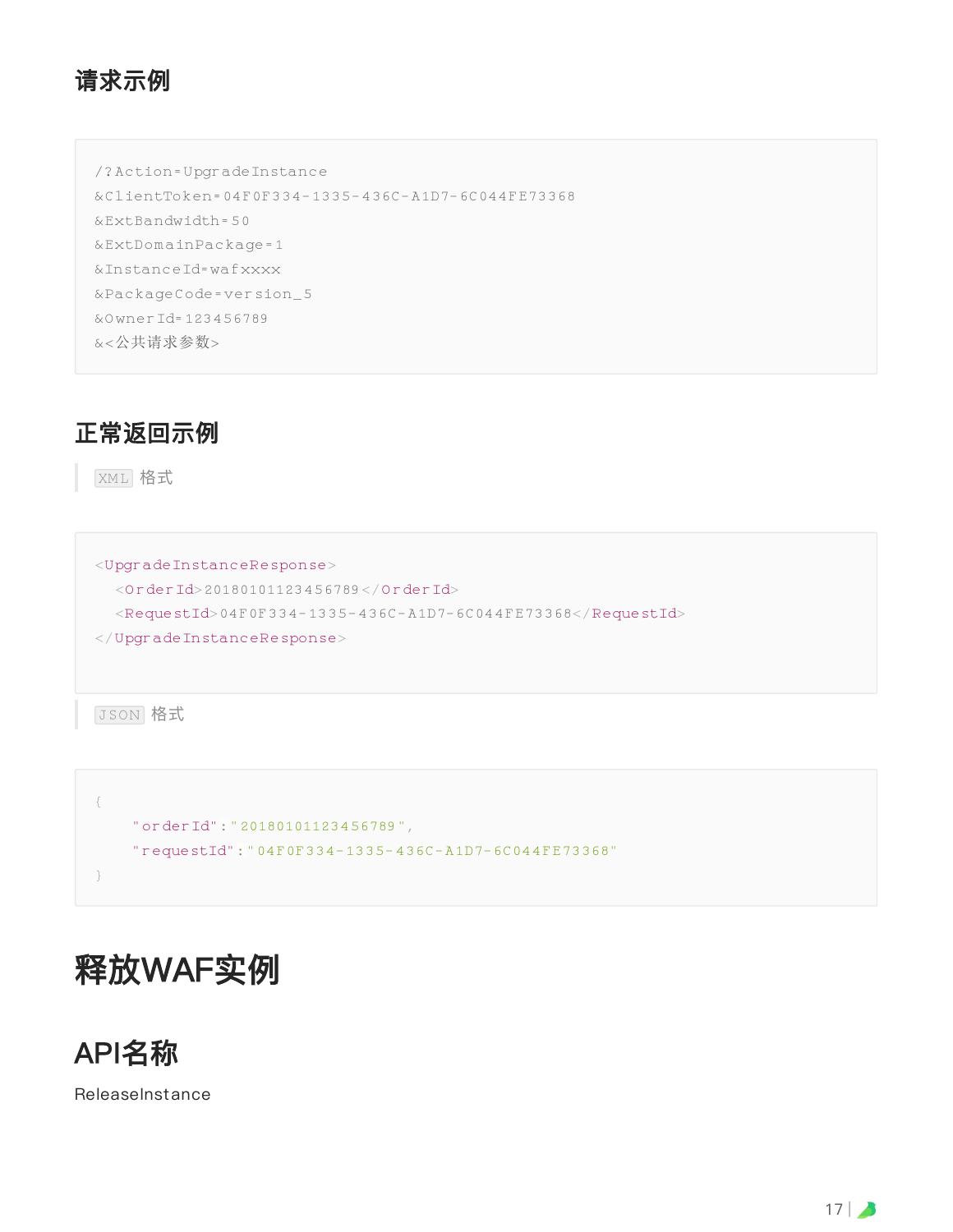<span id="page-17-0"></span>释放WAF实例,释放后该实例下所有域名不可⽤以及防护配置将被清空。

# <span id="page-17-1"></span>请求参数

| 参数名称       | 字符类型   | 是否必选 | 示例值            | 描述      |
|------------|--------|------|----------------|---------|
| Action     | String | 是    | Createlnstance | 系统规定参数。 |
| Instanceld | String | 是    | wafxxxx        | WAF实例ID |

# <span id="page-17-2"></span>返回参数

| 参数名称      | 字符类型   | 示例值                                          | 描述   |
|-----------|--------|----------------------------------------------|------|
| RequestId | String | 4C467B38-3910-<br>447D-87BC-<br>AC049166F216 | 请求ID |

# <span id="page-17-3"></span>示例

## <span id="page-17-4"></span>请求示例

/?Action=ReleaseInstance &InstanceId=wafxxxx &OwnerId=123456789 &<公共请求参数>

### <span id="page-17-5"></span>正常返回示例

XML 格式